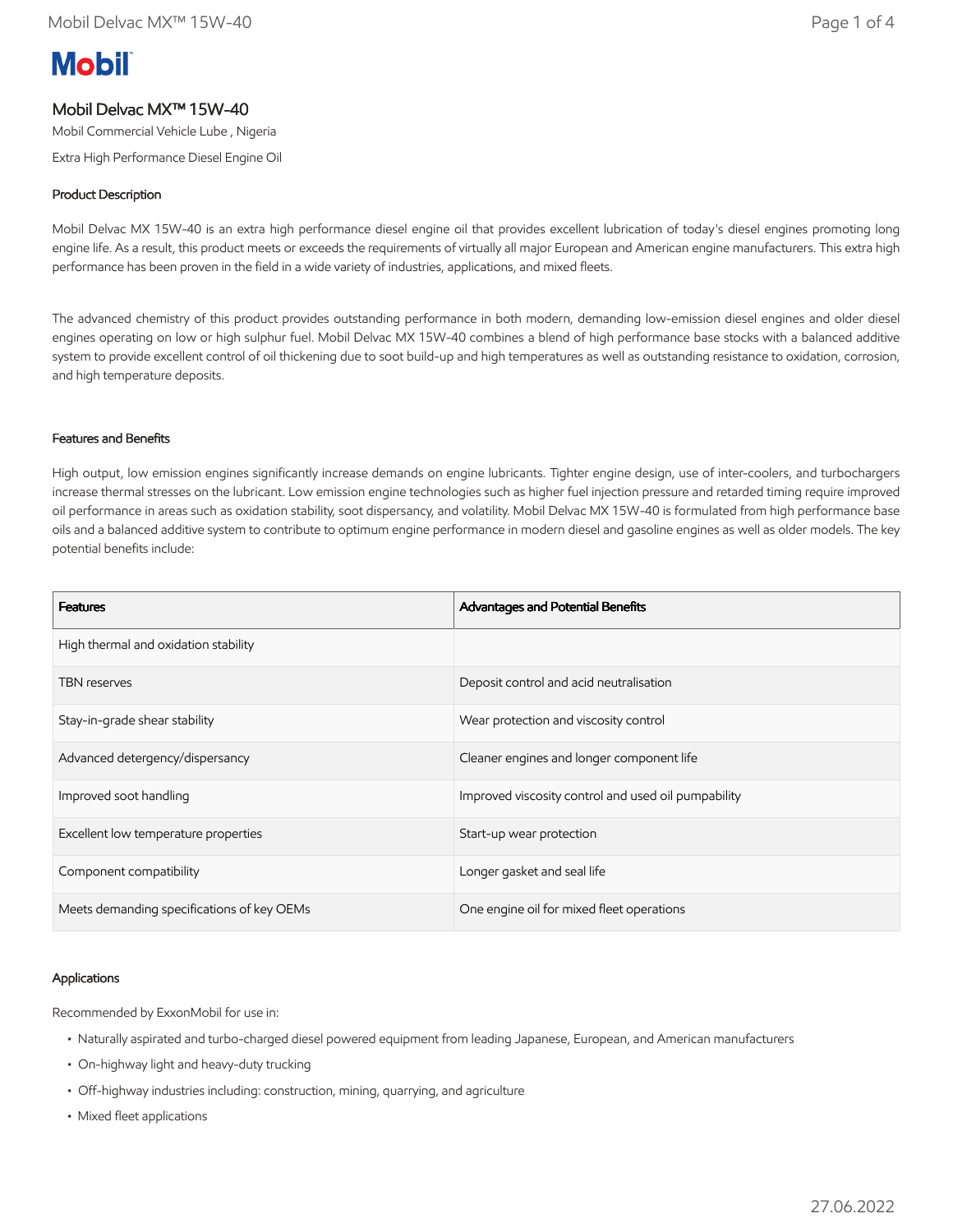| This product has the following approvals: |
|-------------------------------------------|
| Detroit Fluids Specification 93K215       |
| Mack EO-N                                 |
| Mack EO-M Plus                            |
| MB-Approval 228.3                         |
| <b>RENAULT TRUCKS RLD-2</b>               |
| VOLVO VDS-3                               |
| MTU Oil Category 2                        |

| This product is recommended for use in applications requiring: |
|----------------------------------------------------------------|
| ACEA B2                                                        |
| ACEA E3                                                        |
| API CF                                                         |
| API CF-4                                                       |
| API CG-4                                                       |
| Cummins CES 20071                                              |
| Cummins CES 20072                                              |
| Mack EO-M                                                      |
| MAN M 3275-1                                                   |
| RENAULT TRUCKS RD                                              |
| <b>RENAULT TRUCKS RD-2</b>                                     |
| RENAULT TRUCKS RLD                                             |
| VOLVO VDS-2                                                    |
| API SH                                                         |

| This product meets or exceeds the requirements of: |  |  |  |  |  |  |  |  |
|----------------------------------------------------|--|--|--|--|--|--|--|--|
| API CH-4                                           |  |  |  |  |  |  |  |  |
| API CI-4                                           |  |  |  |  |  |  |  |  |
| API SJ                                             |  |  |  |  |  |  |  |  |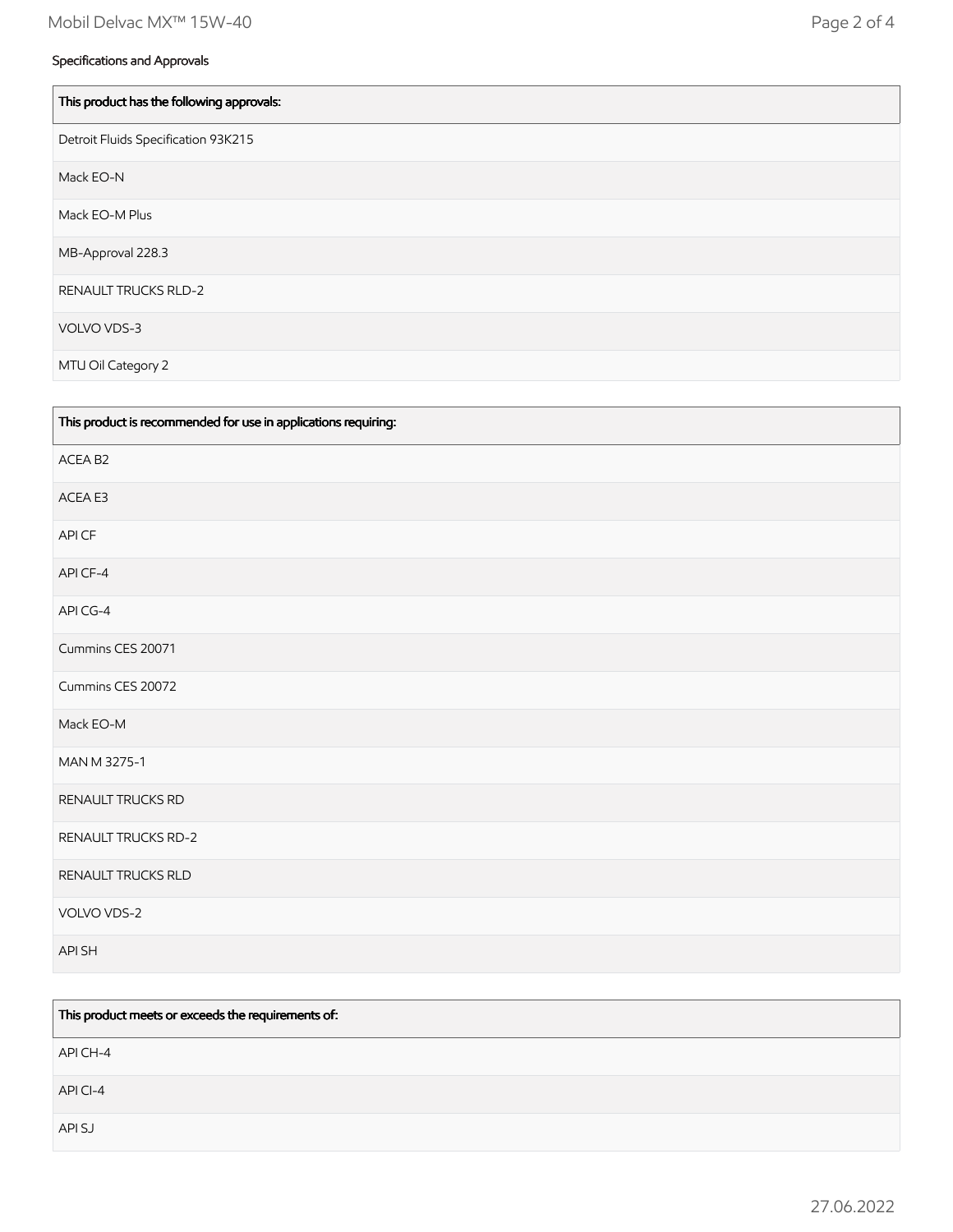| This product meets or exceeds the requirements of: |
|----------------------------------------------------|
| <b>APISL</b>                                       |
| ACEA E7                                            |
| Caterpillar ECF-2                                  |
| Cummins CES 20076                                  |
| Cummins CES 20077                                  |
| Ford WSS-M2C171-D                                  |

#### Properties and Specifications

| Property                                                               |            |
|------------------------------------------------------------------------|------------|
| Grade                                                                  | SAE 15W-40 |
| Ash, Sulfated, mass%, ASTM D874                                        | 1.1        |
| Density @ 15 C, kg/m3, ASTM D4052                                      | 0.87       |
| Flash Point, Cleveland Open Cup, °C, ASTM D92                          | 225        |
| Kinematic Viscosity @ 100 C, mm2/s, ASTM D445                          | 14.6       |
| Kinematic Viscosity @ 40 C, mm2/s, ASTM D445                           | 110        |
| Pour Point, °C, ASTM D97                                               | $-36$      |
| Total Base Number, mgKOH/g, ASTM D2896                                 | 9.2        |
| Viscosity Index, ASTM D2270                                            | 136        |
| Cold-Cranking Simulator, Apparent Viscosity @ -20 C, mPa.s, ASTM D5293 | 5800       |

## Health and safety

Health and Safety recommendations for this product can be found on the Material Safety Data Sheet (MSDS) @ [http://www.msds.exxonmobil.com](http://www.msds.exxonmobil.com/psims/psims.aspx) /psims/psims.aspx

All trademarks used herein are trademarks or registered trademarks of Exxon Mobil Corporation or one of its subsidiaries unless indicated otherwise.

04-2021 Mobil Oil Nigeria PLC Lekki Peninsula Road, Victoria Island, Lagos, Nigeria

+ 234 1 545 1696 [http://exxonmobil.com](http://exxonmobil.com/)

Typical Properties are typical of those obtained with normal production tolerance and do not constitute a specification. Variations that do not affect product performance are to be expected during normal manufacture and at different blending locations. The information contained herein is subject to change without notice. All products may not be available locally. For more information, contact your local ExxonMobil contact or visit [www.exxonmobil.com](http://www.exxonmobil.com/)

ExxonMobil is comprised of numerous affiliates and subsidiaries, many with names that include Esso, Mobil, or ExxonMobil. Nothing in this document is intended to override or supersede the corporate separateness of local entities. Responsibility for local action and accountability remains with the local